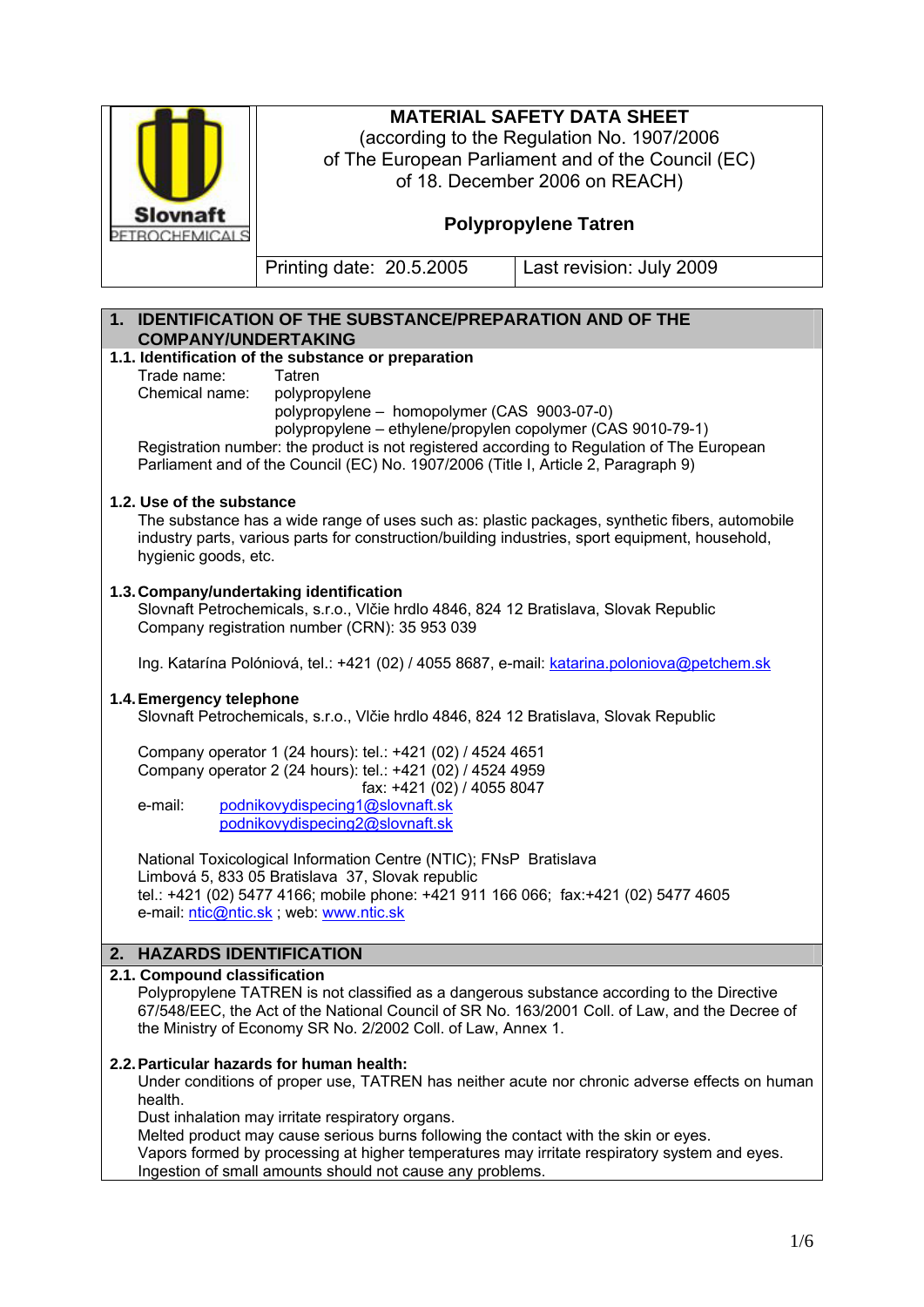## **2.3. Environmental hazard**

TATREN has no harmful effects in the environment. It is a foreign substance in the environment with very slow degradation. The degradation is mainly caused by UV irradiation. The substance is insoluble in water.

#### **2.4. Other information**

Flammable, but not readily to ignite. Dangerous and irritating substances may be released by combustion.

 The dust is explosive; air-borne dust concentration above the low explosive limit may cause the risk of explosion. The product can become electrostatically charged.

#### **2.5. Other hazards**

Not specified.

## **3. COMPOSITION/INFORMATION ON INGREDIENTS**

#### **3.1. Chemical characteristics**

 Homopolymer polypropylene or ethylene/propylene copolymer in the form of pellets of wax appearance.

#### **3.2. Hazardous ingredients in product**

none

## **4. FIRST AID MEASURES**

#### **4.1. General information**

 No special precaution measures are needed. In case of health problems or uncertainty seek medical attention and provide information from this material safety data sheet.

#### **4.2. Inhalation**

 In case of dust or irritating vapors inhalation move the affected person to fresh air. Seek medical advice if the symptoms persist.

#### **4.3. Eye contact**

 If dust irritates eyes, rinse eyes with water or remove the dust as other common physical contamination. Seek medical advice if the symptoms persist.

#### **4.4. Skin contact**

First aid is generally not needed. General hygiene measures should be followed. Don't remove the melted product from the skin. Cool affected area with running cool water and provide medical attention.

#### **4.5. Ingestion**

In case of ingestion of bigger amounts seek specialized medical attention.

#### **5. FIRE-FIGHTING MEASURES**

#### **5.1. Suitable extinguishing media**

Fire – smaller extend: dry extinguishing material,  $CO<sub>2</sub>$ , sprayed water, or foam<br>Fire – intensive: sprayed water, water foa, or foam. sprayed water, water fog, or foam.

#### **5.2. Extinguishing media which shall not be used for safety reasons**  Full water-jet.

#### **5.3. Special hazard in case of fire**

Irritating gases and dense smokes are produce by the combustion. Carbon oxides  $(CO \text{ and } CO<sub>2</sub>)$ may develop.

#### **5.4. Special hazard of explosion**

During the transport of the product (e.g. filling or emptying of the silos, tanks, hoppers, etc.) dust particles may be formed in the production facilities, which following its accumulation, may ignite or explode in the consequence of electrostatic charge induction. Measures against electrostatic charging are therefore needed (grounding, measures for safe electrostatic discharging) for these facilities.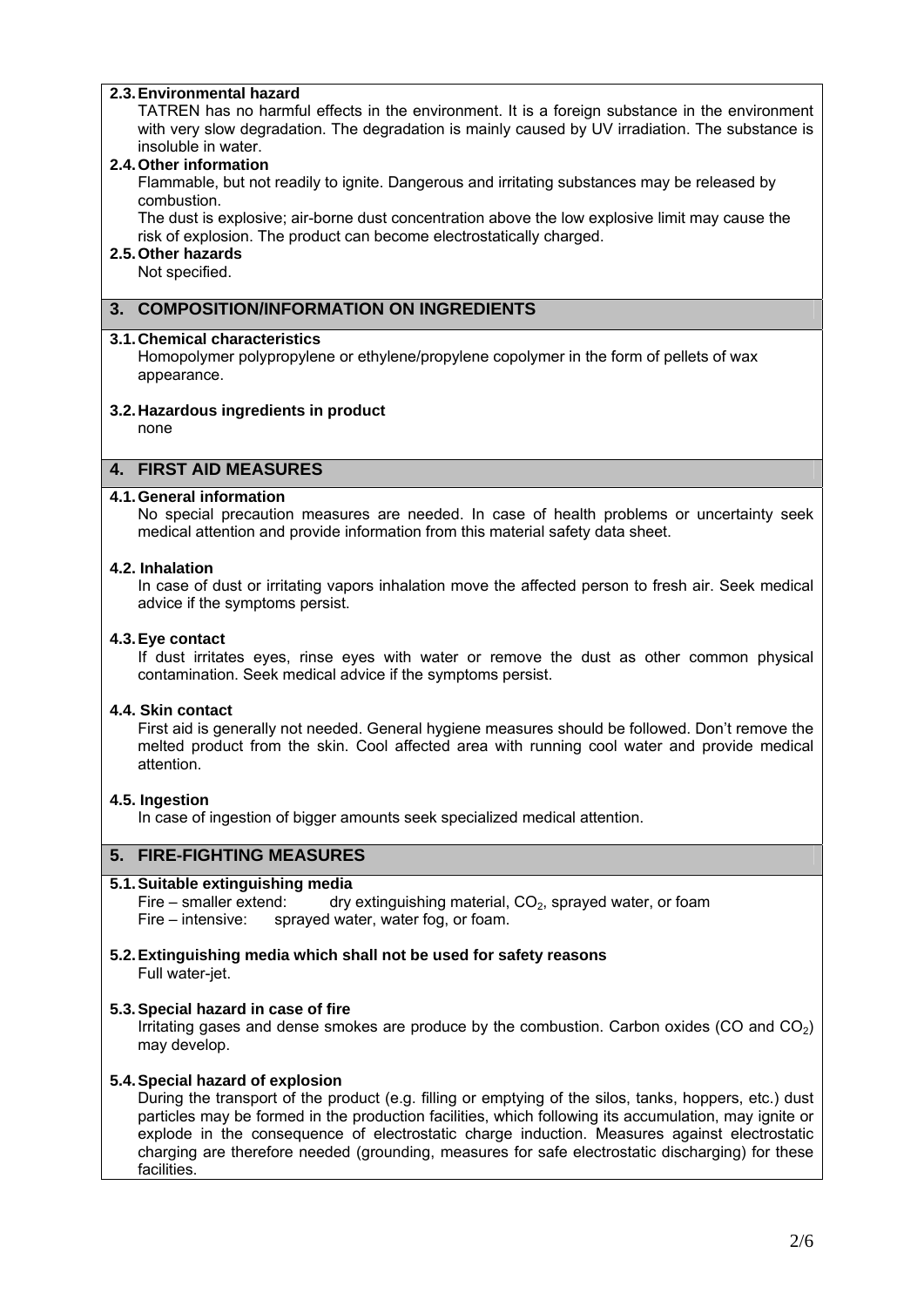## **5.5. Special protection equipment for firefighters**

Full protective clothing and self-contained breathing apparatus.

#### **5.6. Other information**

 In case of great fire, protect persons, storage facilities, and all other objects near the fire with the water spray.

## **6. ACCIDENTAL RELEASE MEASURES**

#### **6.1 Personal precautions**

Spilled pellets may cause slipping hazard and the risk of tumbling. Avoid areas with the scattered air-born dust. Do not inhale the dust.

Avoid contact of the melted material with the skin or eyes.

#### **6.2 Environmental precautions**

Do not drain spilled material in the canalization system.

#### **6.3 Recommended clean-up methods**

Sweep spilled material and place it in appropriate packages (big-bags) or clean containers. According to the level of contamination, the spilled material may be recycled, or disposed in compliance with the relevant waste management legislation.

## **7. HANDLING AND STORAGE**

#### **7.1. Handling**

Keep to all fire-fighting measures (do not work with open flame, keep away from all sources of ignition, do not smoke). Prevent dust formation and electrostatic discharging. Prevent accidental releases of the material in the environment during the manipulation.

#### **7.2. Storage**

Storage facilities must fulfill all fire safety requirements for buildings, and all electrical appliances must be compliant with the applicable regulations. Store the product in dry, well-ventilated roofed storehouse. Protect from direct sunlight. Recommended storage temperature: -20°C to + 40°C. The product should be kept at least 1 m from the heat sources. Prevent accidental releases of the material in the environment during the storage.

#### **7.3. Specific use(s)**

Not specified.

#### **8. EXPOSURE CONTROLS / PERSONAL PROTECTION**

#### **8.1. Exposure limit values**

 Allowed exposure limit value for the whole concentration of polypropylene dust in the air on the workplace is 5 mg.m<sup>-3</sup>.

#### **8.2. Exposure controls**

 Recommended method for monitoring of polypropylene dust in air on workplace: gravimetry and dustmeter

#### **8.3. Occupational exposure controls**

Workplace protective measures:

- in case of dust formation use adequate ventilation.

 - installation of the exhaust ventilation equipment over the processing appliances is recommended to exhaust vapors from the melted polypropylene.

Individual protective measures:

|                            | The workers should wear personal protection equipment (PPE) for the protection of eyes,<br>respiratory system, skin, foots and hands, as follows: |
|----------------------------|---------------------------------------------------------------------------------------------------------------------------------------------------|
| eves<br>respiratory system | - safety goggles<br>- ventilation system exhausting dust and vapors is normally required, if<br>not adequate, use respirator.                     |
| skin                       | - protective clothing                                                                                                                             |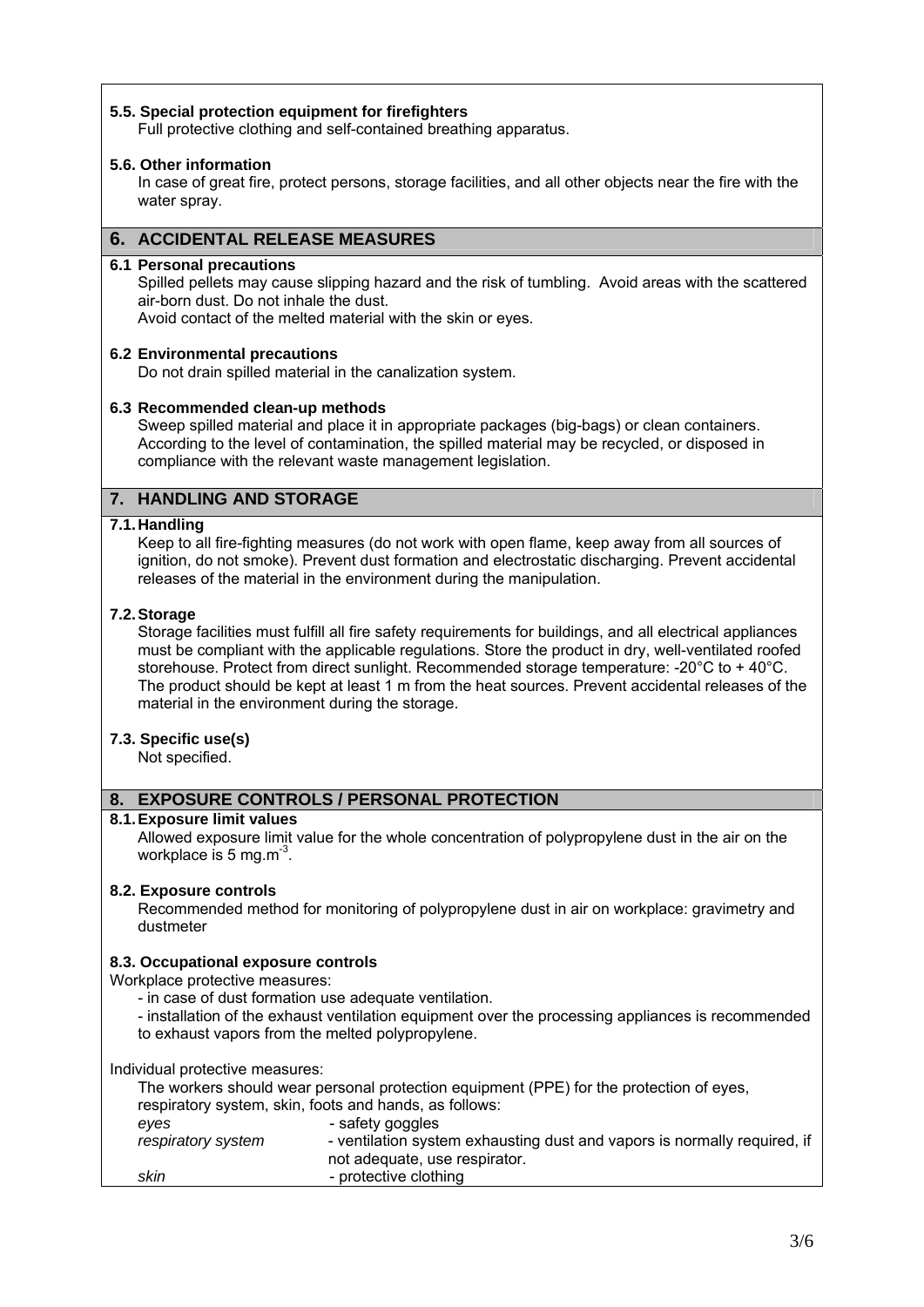| legs<br>hands                                                                                                                                                                        | - closed shoes, slip-resistant<br>- protective gloves made of para-aramid/carbon composite fabric, with<br>the heat insulation to min. 270°C and leather sleeves for the forearm<br>protection. For example, five-fingers gloves from KCL, type "Karbo"<br>TECT with the leather sleeves" (heat insulation to 350°C) may be<br>used. |  |  |
|--------------------------------------------------------------------------------------------------------------------------------------------------------------------------------------|--------------------------------------------------------------------------------------------------------------------------------------------------------------------------------------------------------------------------------------------------------------------------------------------------------------------------------------|--|--|
| PHYSICAL AND CHEMICAL PROPERTIES<br>9.                                                                                                                                               |                                                                                                                                                                                                                                                                                                                                      |  |  |
| 9.1. General information                                                                                                                                                             |                                                                                                                                                                                                                                                                                                                                      |  |  |
| appearance:<br>$\bullet$                                                                                                                                                             | solid                                                                                                                                                                                                                                                                                                                                |  |  |
| colour:                                                                                                                                                                              | colourless                                                                                                                                                                                                                                                                                                                           |  |  |
| odour:                                                                                                                                                                               | odourless                                                                                                                                                                                                                                                                                                                            |  |  |
| 9.2. Important health, safety and environmental information                                                                                                                          |                                                                                                                                                                                                                                                                                                                                      |  |  |
| pH-value:<br>$\bullet$                                                                                                                                                               | not defined                                                                                                                                                                                                                                                                                                                          |  |  |
| boiling point (°C):                                                                                                                                                                  | not determined                                                                                                                                                                                                                                                                                                                       |  |  |
| flash point (°C):<br>$\bullet$                                                                                                                                                       | 350 - 370                                                                                                                                                                                                                                                                                                                            |  |  |
| flammability<br>$\bullet$                                                                                                                                                            | C <sub>1</sub>                                                                                                                                                                                                                                                                                                                       |  |  |
| low explosion limit (dust) ) $/g.m^{-3}$ :<br>٠                                                                                                                                      | 32                                                                                                                                                                                                                                                                                                                                   |  |  |
| oxidizing properties:<br>$\bullet$                                                                                                                                                   | none                                                                                                                                                                                                                                                                                                                                 |  |  |
| vapor pressure at 20°C:<br>٠                                                                                                                                                         | not defined                                                                                                                                                                                                                                                                                                                          |  |  |
| density / $kg.m^3/$ :<br>$\bullet$                                                                                                                                                   | 900-910                                                                                                                                                                                                                                                                                                                              |  |  |
| water solubility at $20^{\circ}$ C /g.I <sup>-1</sup> /:<br>$\bullet$                                                                                                                | insoluble                                                                                                                                                                                                                                                                                                                            |  |  |
| partitioning coefficient<br>$\bullet$<br>n-octanol/water:                                                                                                                            | not determined                                                                                                                                                                                                                                                                                                                       |  |  |
| viscosity at 20°C /mPa.s /:                                                                                                                                                          | not defined at specified temperature                                                                                                                                                                                                                                                                                                 |  |  |
| vapor density:                                                                                                                                                                       | not defined                                                                                                                                                                                                                                                                                                                          |  |  |
| evaporation speed:                                                                                                                                                                   | not defined                                                                                                                                                                                                                                                                                                                          |  |  |
| 9.3. Other information                                                                                                                                                               |                                                                                                                                                                                                                                                                                                                                      |  |  |
| melting point (pellets), /°C/:<br>$\bullet$                                                                                                                                          | 158-165                                                                                                                                                                                                                                                                                                                              |  |  |
| ignition temperature (pellets), /°C/: 370-390<br>$\bullet$                                                                                                                           |                                                                                                                                                                                                                                                                                                                                      |  |  |
| ignition temperature<br>$\bullet$                                                                                                                                                    |                                                                                                                                                                                                                                                                                                                                      |  |  |
| (settled dust of the polymer), /°C/: 350                                                                                                                                             |                                                                                                                                                                                                                                                                                                                                      |  |  |
| minimum ignition energy /J/:<br>combustion heat / MJ.kg <sup>-1</sup> /:                                                                                                             | 0,08<br>45                                                                                                                                                                                                                                                                                                                           |  |  |
| bulk density (pellets), /kg.m <sup>-3</sup> /:                                                                                                                                       | 470-600                                                                                                                                                                                                                                                                                                                              |  |  |
|                                                                                                                                                                                      |                                                                                                                                                                                                                                                                                                                                      |  |  |
| <b>10. STABILITY AND REACTIVITY</b>                                                                                                                                                  |                                                                                                                                                                                                                                                                                                                                      |  |  |
|                                                                                                                                                                                      |                                                                                                                                                                                                                                                                                                                                      |  |  |
| 10.1. Conditions to avoid<br>The substance alone is stable at normal temperatures.<br>Avoid heating over 300°C. Keep away from the sources of ignition and electrostatic discharges. |                                                                                                                                                                                                                                                                                                                                      |  |  |
| 10.2. Materials to avoid<br>Chlorine, fluorine, strong oxidizing agents.                                                                                                             |                                                                                                                                                                                                                                                                                                                                      |  |  |
| 10.3. Hazardous decomposition products<br>Decomposition under the higher temperatures in the air atmosphere may produce CO, CO <sub>2</sub> and<br>$H2O$ .                           |                                                                                                                                                                                                                                                                                                                                      |  |  |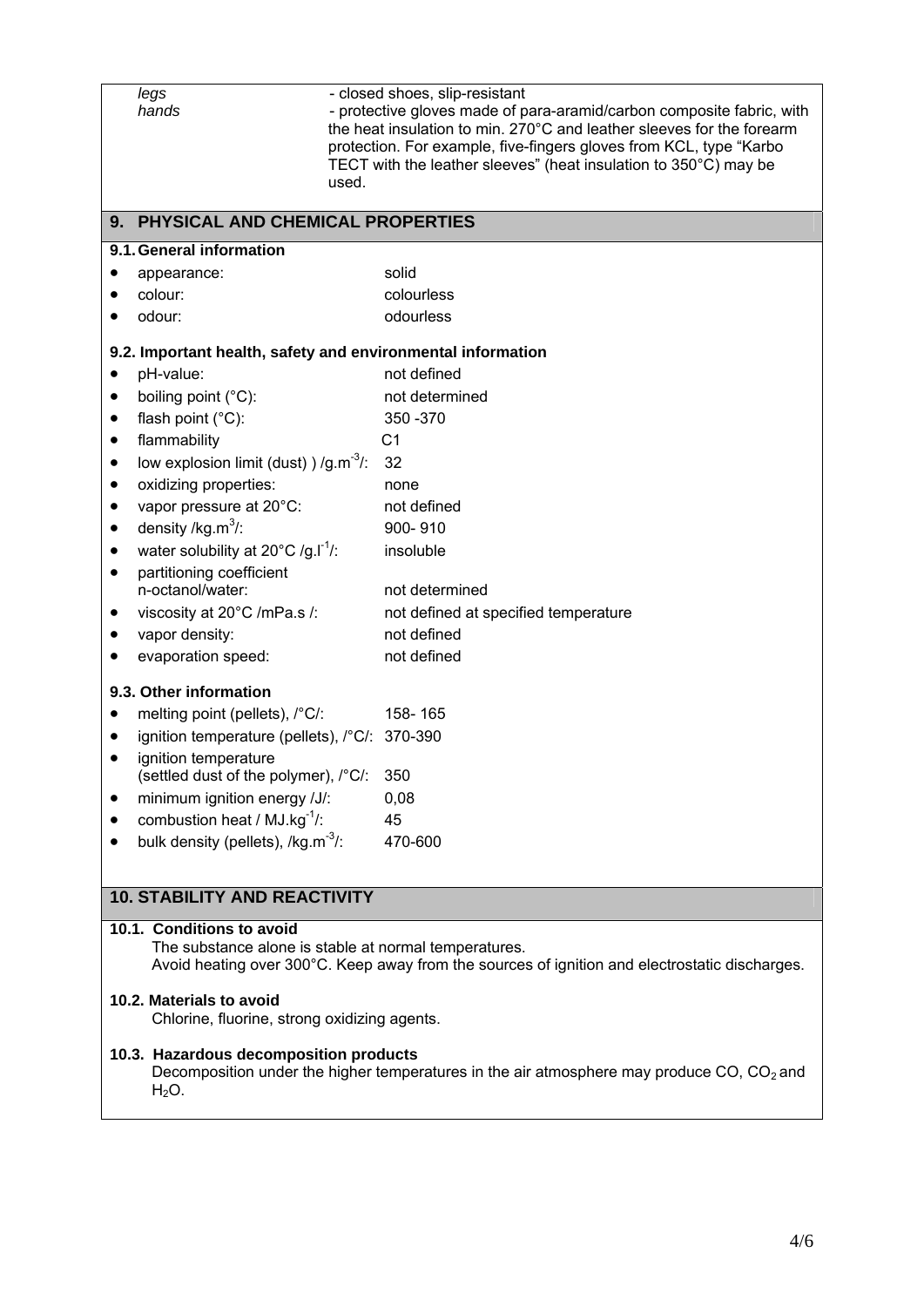# **11. TOXICOLOGICAL INFORMATION 11.1. Acute adverse effects on human health**  According to current state of expert knowledge this substance is not considered as hazardous for human and has no adverse effects on human health. Acute animal toxicity LD<sub>50</sub> intraperitonealy – rat  $\geq 110000$  mg.kg<sup>-1</sup>  $LD_{50}$  intravenous - rat  $\qquad \qquad$  > 99 000 mg.kg **11.2. Sensitization**  The substance has no known sensitization effects **11.3. Repeated dose toxicity**  not determined **11.4. CMR effects (carcinogenicity, mutagenicity, reproduction toxicity)**  The substance has no known CMR effects. **12. ECOLOGICAL INFORMATION 12.1. Ecotoxicity**  not determined **12.2. Mobility**  not determined **12.3. Persistence and degradability**  This substance has no harmful effects in the environment. It is a foreign substance in the environment with very slow degradation. The degradation is mainly caused by UV irradiation. The substance is insoluble in the water. **12.4. Bioaccumulative potential**  not determined **12.5. Results of PBT assessment**  not determined **12.5. Other adverse effects**  According to the Act of National Council of SR No. 364/2004 Coll. on water, the product is not considered as harmful or dangerous for water environment. **13. DISPOSAL CONSIDERATIONS 13.1 Recommended methods for the product disposal**  In case of accidental spillage of the product (pellets of polymer) avoid product entering the canalization system, as it may cause mechanical blockage of the canalization system. Sweep mechanically and transport for further processing, recycling, or dispose in compliance with the relevant waste management legislation. In all other cases use in compliance with the relevant waste management legislation. **13.2 Reccomended methods for the disposal**  energetic waste utilization R1, material waste utilization R3 **13.3. Relevant waste management legislation**  Waste polypropylene is classified according the Decree of Ministry of Environment SR No. 284/2001 Coll., as amended, as: Waste catalog number: 070213 **14. TRANSPORT INFORMATION 14.1. Transport classification**  The substance is not classified as dangerous according to relevant transport regulations.